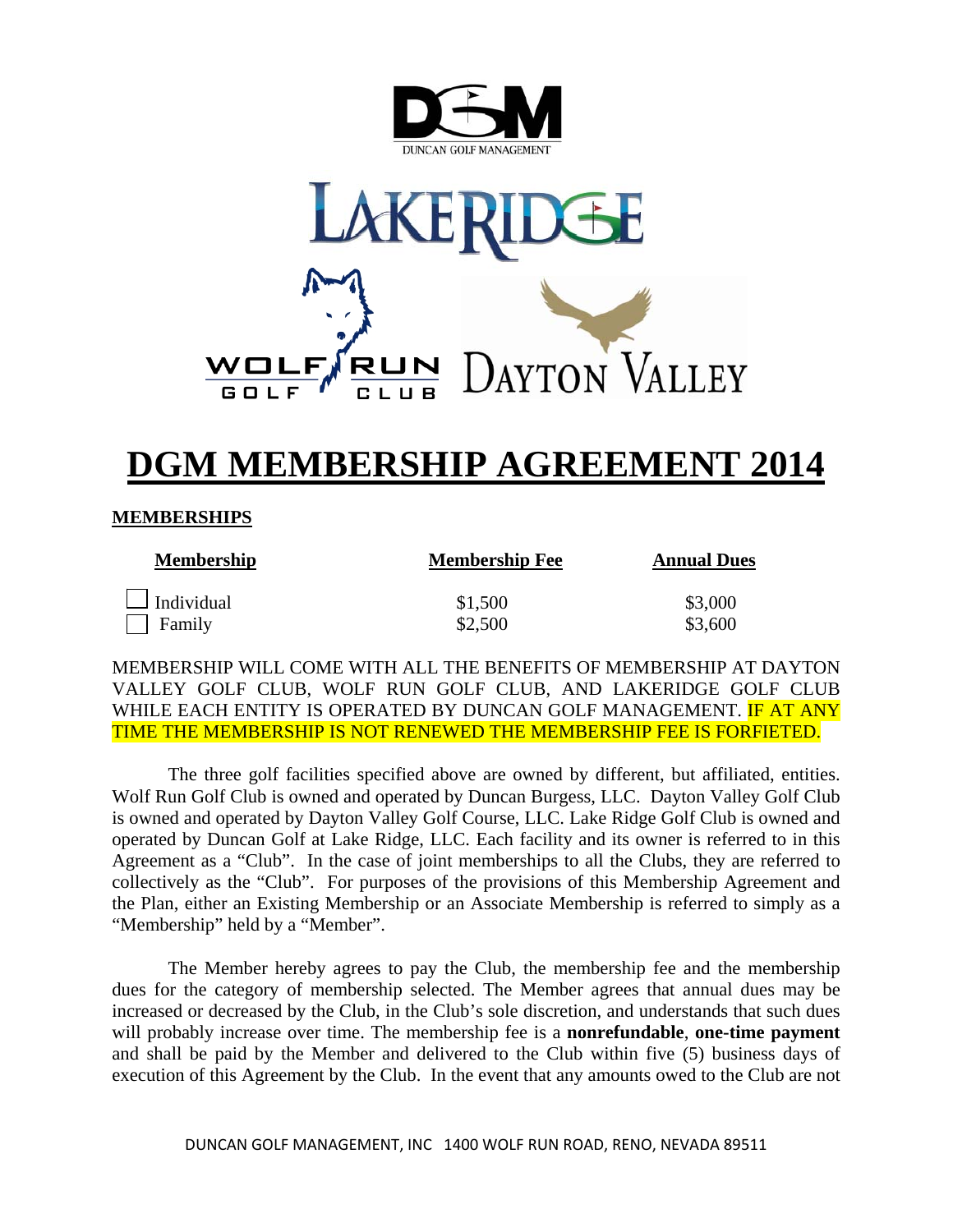

paid on a timely basis, the Member is liable for a late payment charge in accordance with the Plan, which is incorporated herein by reference as if fully set forth.

 A Member is not liable for assessments rising from capital improvements, renovations or repairs. However, such expenditures by the Club may influence an increase in the membership fee paid by new Members or an increase in monthly dues.

 Membership is contingent upon approval by the Club and execution hereof, which approval shall be at its sole discretion. Upon signing the Agreement, the undersigned authorizes the disclosure and release of information to the Club for investigating the Member's qualifications for membership, including credit history. The Member holds the Club harmless from any and all such acts. The Club retains the right in its sole discretion to disapprove the Member's application for membership and decline to sign this Agreement.

 The membership fee and annual dues are paid in consideration for the Member's right to play the Club golf course (and use of a power cart at Wolf Run Golf Club, Dayton Valley Golf Club, and LakeRidge Golf Club), as well as range and golf practice area usage. An Individual Membership applies to one (1) person. A Family Membership includes all household residents under the age of (21), as further provided in the Plan. Neither Individual nor Family Memberships are transferable. Other membership benefits include a 20% discount for soft goods in the pro shop and reduced rates for guests. A Member in good standing is allowed to charge pro shop purchases, guest fees and restaurant charges as a monthly expense to his/her account. No food and beverage monthly minimum expenditures are required.

 The Member hereby acknowledges receipt of the Golf Club Membership Plan and General Provisions, and the Golf Club Rules and Regulations. The Member certifies that he/she has read and understands them, and agrees to be bound by the terms and conditions thereof. The Member agrees to substitute fully the membership privileges acquired pursuant to this Agreement for any present or prior rights in or use of the Club facilities. This Agreement supersedes and renders void any prior Membership Agreement relating to the same Club facility previously in effect.

If the Member is married, both the member and his/her spouse must sign below.

Date Signed

Member's Signature

Date Signed

Spouse's Signature (if applicable)

DUNCAN GOLF MANAGEMENT, INC 1400 WOLF RUN ROAD, RENO, NEVADA 89511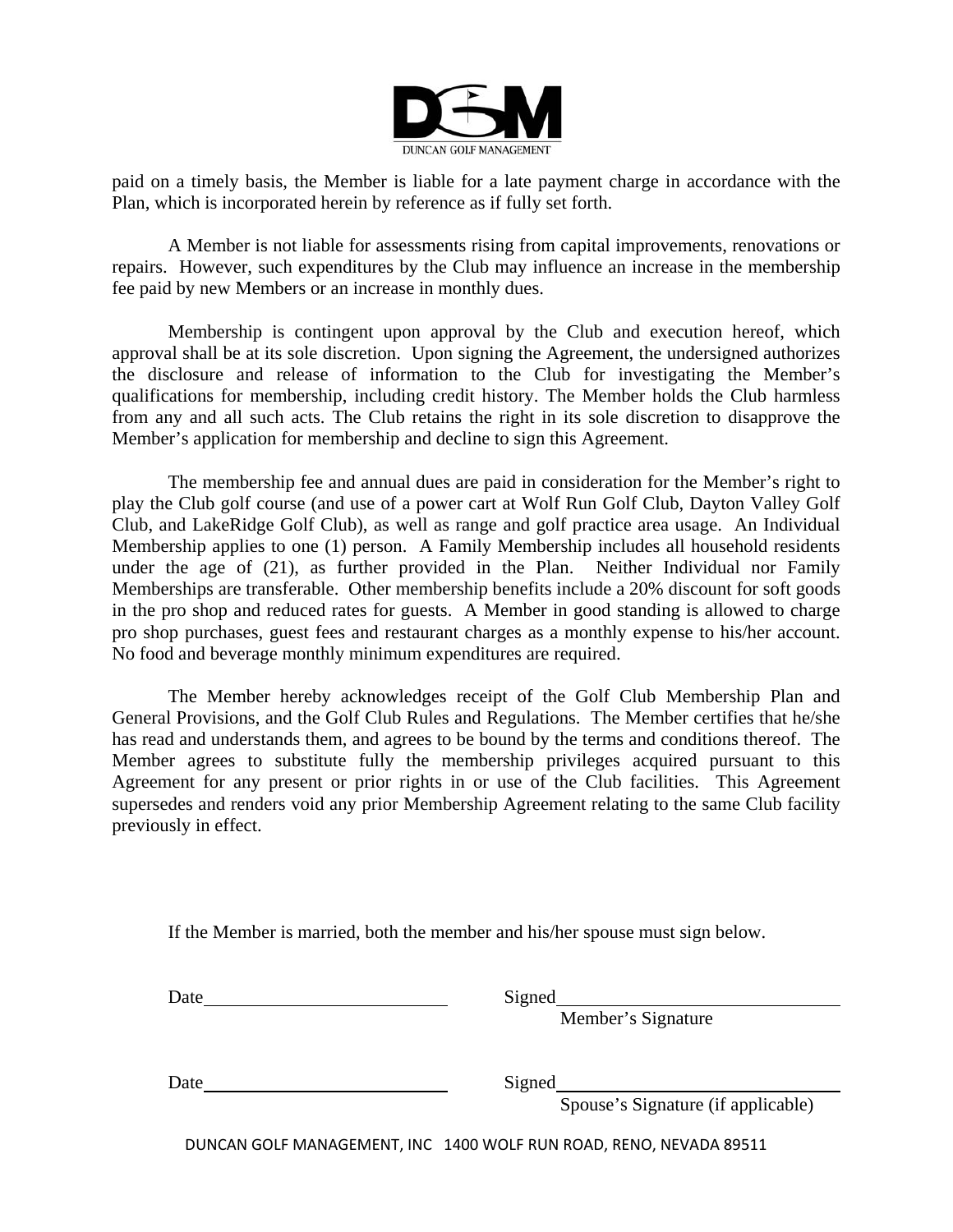

 This Membership Agreement shall not be binding on the Club unless and until the Club has signed below.

#### **ACCEPTED BY:**

Duncan Golf Management

| By: |
|-----|
|-----|

Title: The Communication of the Communication of the Communication of the Communication of the Communication of the Communication of the Communication of the Communication of the Communication of the Communication of the C

**Date:** 

**Notes:**

**Credits Used:**

**Date Paid in Full:\_\_\_\_\_\_\_\_\_\_\_\_\_\_\_\_\_\_**

*Attach copy of receipt to this document*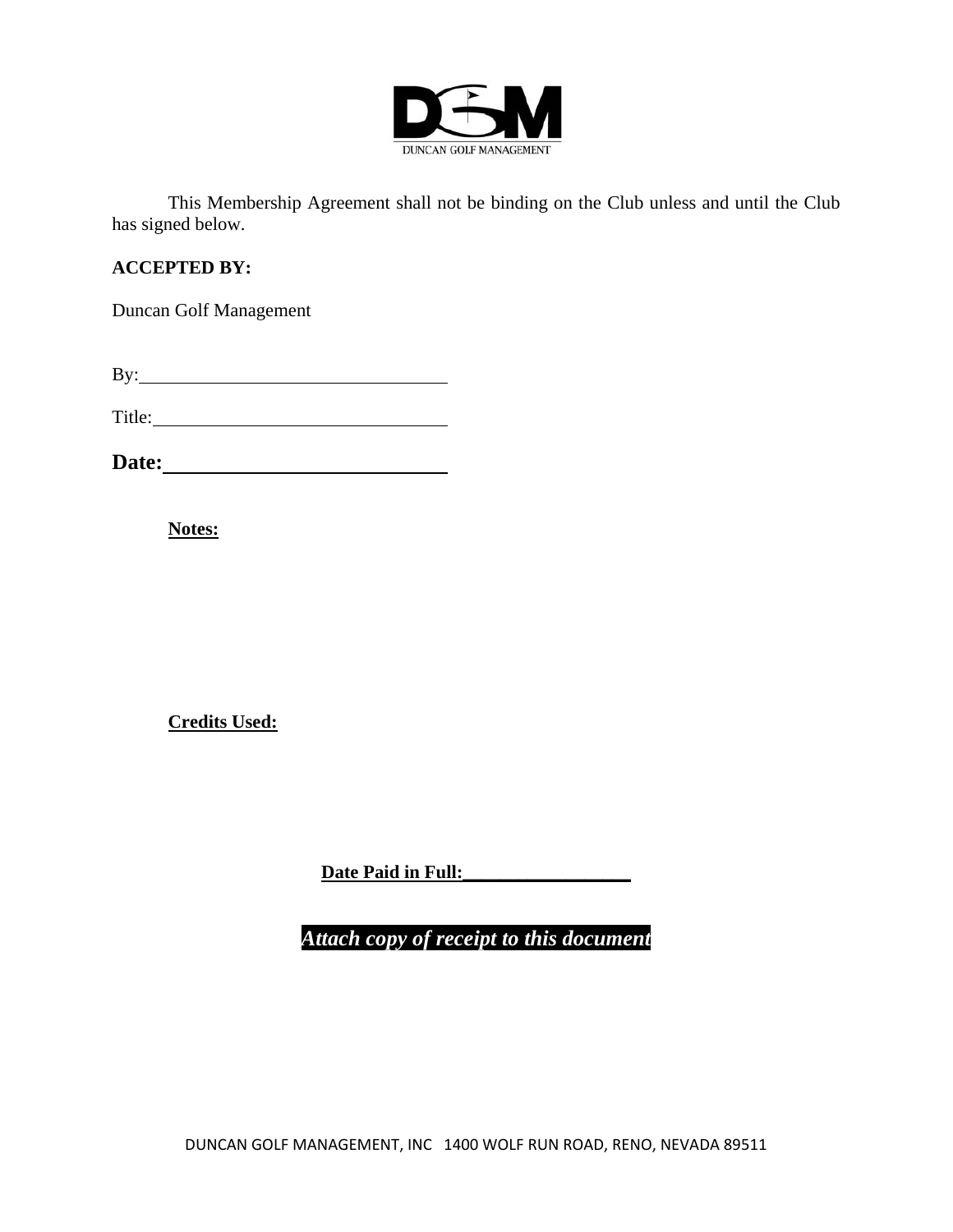

## **MEMBER INFORMATION**

## **PERSONAL**

| Address: Street                                                                                                                                                                                                                |              |  |
|--------------------------------------------------------------------------------------------------------------------------------------------------------------------------------------------------------------------------------|--------------|--|
| City                                                                                                                                                                                                                           | State<br>Zip |  |
| Home Telephone: Manual Manual Manual Manual Manual Manual Manual Manual Manual Manual Manual Manual Manual Manual Manual Manual Manual Manual Manual Manual Manual Manual Manual Manual Manual Manual Manual Manual Manual Man |              |  |
|                                                                                                                                                                                                                                |              |  |
| Email Address: No. 1996. The Manual Address: No. 1996. The Manual Address: No. 1997. The Manual Address: No. 1997. The Manual Address: No. 1997. The Manual Address: No. 1997. The Manual Address: No. 1997. The Manual Addres |              |  |
| Unmarried children residing in the same household 21 years or younger<br>(applicable to Family Membership only):                                                                                                               |              |  |
|                                                                                                                                                                                                                                |              |  |
|                                                                                                                                                                                                                                |              |  |
|                                                                                                                                                                                                                                |              |  |
|                                                                                                                                                                                                                                |              |  |
|                                                                                                                                                                                                                                |              |  |